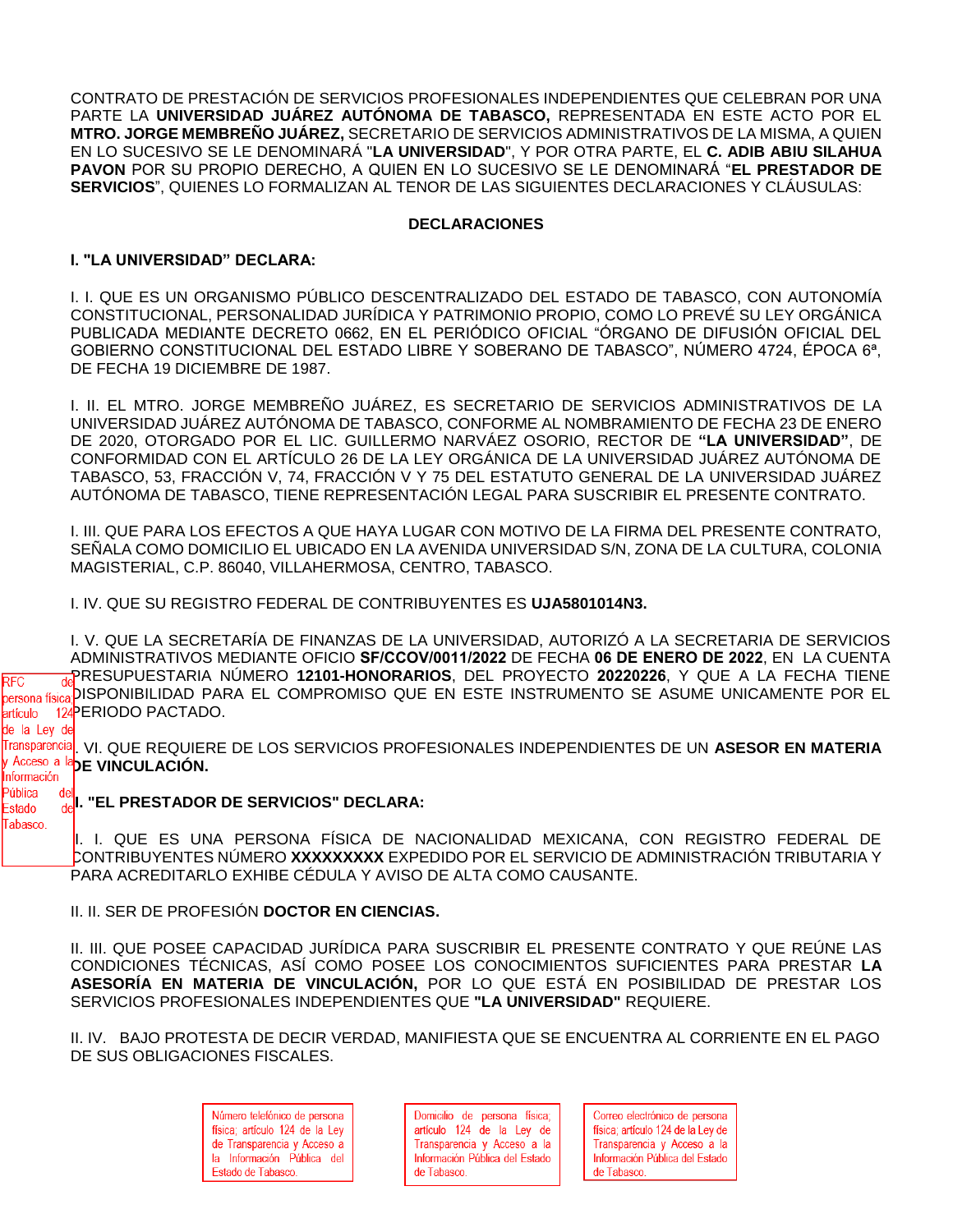II. V. QUE PARA EFECTOS DEL PRESENTE CONTRATO, SEÑALA COMO SU **DOMICILIO CONVENCIONAL,** EL UBICADO EN LA **XXXXXXXXX XXXXXXXXX XXXXXXXXX, XXXXXXXXX, XXXXXXXXX, C.P. XXXXXXXXX**, CON NÚMERO DE TELÉFONO **XXXXXXXXX** Y CORREO ELECTRÓNICO **XXXXXXXXX.**

# **III. AMBAS PARTES DECLARAN:**

III. I. QUE TIENEN CAPACIDAD JURÍDICA PARA OBLIGARSE DE CONFORMIDAD CON EL OBJETO DE ESTE INSTRUMENTO Y HAN CONVENIDO CELEBRAR EL PRESENTE CONTRATO DE PRESTACIÓN DE SERVICIOS PROFESIONALES INDEPENDIENTES DE ÍNDOLE CIVIL, EN TÉRMINOS DE LO QUE DISPONE EL CÓDIGO CIVIL VIGENTE EN EL ESTADO DE TABASCO, OBLIGÁNDOSE A LOS TÉRMINOS Y CONDICIONES SEÑALADOS EN EL MISMO; POR LO QUE LIBREMENTE SE SUJETAN A LAS SIGUIENTES**:**

# **CLÁUSULAS**

**PRIMERA.- "LA UNIVERSIDAD"** CONTRATA Y **"EL PRESTADOR DE SERVICIOS",** SE OBLIGA A PRESTAR SUS SERVICIOS PROFESIONALES INDEPENDIENTES, QUE CONSISTEN EN EL **ASESORAMIENTO EN MATERIA DE VINCULACIÓN,** Y DEMÁS SERVICIOS ESPECÍFICOS QUE SE LE REQUIERAN DENTRO DEL OBJETO DE ESTE CONTRATO, EN **LA DIVISIÓN ACADÉMICA DE CIENCIAS BÁSICAS** DE "**LA UNIVERSIDAD**".

**SEGUNDA.- "EL PRESTADOR DE SERVICIOS"** SE OBLIGA A APLICAR SU CAPACIDAD Y CONOCIMIENTOS ESPECIALIZADOS PARA CUMPLIR SATISFACTORIAMENTE DURANTE EL TIEMPO Y FORMA EN QUE SE ESTABLEZCA CON LAS ACTIVIDADES MATERIA DEL PRESENTE INSTRUMENTO; DE RESPONDER DE LA CALIDAD DE LOS SERVICIOS Y DE CUALQUIER OTRA RESPONSABILIDAD EN LA QUE INCURRA, ASÍ COMO DE LOS DAÑOS Y PERJUICIOS QUE POR SU INOBSERVANCIA O NEGLIGENCIA SE CAUSAREN A **"LA UNIVERSIDAD".**

**TERCERA.- "EL PRESTADOR DE SERVICIOS"** RECONOCE Y ESTÁ DE ACUERDO EN QUE ÚNICA Y EXCLUSIVAMENTE, PRESTARÁ SUS SERVICIOS COMO **ASESOR EN MATERIA DE VINCULACIÓN** PARA **"LA UNIVERSIDAD",** SIN QUE ELLO SEA OBSTACULO PARA QUE CONTÍNUE CON LA DIVERSIDAD DE SUS SERVICIOS PROFESIONALES INDEPENDIENTES QUE ACTUALMENTE VIENE PRESTANDO PARA OTRAS PERSONAS FÍSICAS O MORALES, DURANTE LA VIGENCIA DEL PRESENTE CONTRATO.

**CUARTA.-** AMBAS PARTES CONVIENEN EN QUE LA VIGENCIA DE ESTE CONTRATO DE PRESTACIÓN DE SERVICIOS PROFESIONALES INDEPENDIENTES ES LIMITADA Y POR LO TANTO, IMPRORROGABLE. SU VIGENCIA COMPREDERÁ ÚNICAMENTE DEL **01 DE ENERO DE 2022** Y CONCLUYE AUTOMÁTICAMENTE, SIN NECESIDAD DE DARSE AVISO POR ESCRITO EL DÍA **07 DE SEPTIEMBRE DE 2022.**

**QUINTA. "EL PRESTADOR DE SERVICIOS"** OPTA POR SUJETAR AL RÉGIMEN FISCAL DE ASIMILADOS A SALARIOS EL MONTO DEL PAGO POR LA PRESTACIÓN DE LOS SERVICIOS INDEPENDIENTES MATERIA DEL PRESENTE CONTRATO, SIN QUE ELLO SE TRADUZCA EN LA EXISTENCIA DE UNA SUBORDINACIÓN LABORAL, ANEXÁNDOSE AL PRESENTE EL ESCRITO EN EL QUE LO SOLICITA Y EN EL QUE REFIERE BAJO PROTESTA DE DECIR VERDAD QUE DICHO RÉGIMEN FISCAL PROCEDE A SU FAVOR, TODA VEZ QUE MANIFIESTA REUNIR LOS REQUISITOS ESTABLECIDOS EN LOS ARTÍCULOS 94 DE LA LEY DEL IMPUESTO SOBRE LA RENTA.

**SEXTA.- "LA UNIVERSIDAD"** PAGARÁ MENSUALMENTE A **"EL PRESTADOR DE SERVICIOS"** POR CONCEPTO DE HONORARIOS, LA CANTIDAD DE **\$ 12,000.00 (DOCE MIL PESOS 00/100 M.N.)** MENOS LAS RETENCIONES QUE EN SU CASO CORRESPONDAN CONFORME A LAS DISPOSICIONES FISCALES VIGENTES. **LOS HONORARIOS ANTES PACTADOS, SERÁN PAGADOS EN DOS EXHIBICIONES DE MANERA QUINCENAL**; QUEDA ESTABLECIDO, QUE EN CORRELACIÓN CON LA CLÁUSULA QUE ANTECEDE, EL IMPUESTO SOBRE LA RENTA QUE SE GENERE POR LOS SERVICIOS MATERIA DEL PRESENTE INSTRUMENTO Y QUE SEAN PRESTADOS POR **"EL PRESTADOR DE SERVICIOS"** SERÁN RETENIDOS POR **"LA UNIVERSIDAD"** DE CONFORMIDAD CON LO ESTABLECIDO EN LAS DISPOSICIONES VIGENTES DE LA LEY DEL IMPUESTO SOBRE LA RENTA.

**SÉPTIMA.- "EL PRESTADOR DE SERVICIOS"** SE OBLIGA A TENER ABSOLUTA RESERVA Y CONFIDENCIALIDAD EN RELACIÓN A LOS SERVICIOS OBJETO DE ESTE ACUERDO DE VOLUNTADES, ABSTENIÉNDOSE DE SUSTRAER O MOSTRAR DOCUMENTOS E INFORMES A TERCERAS PERSONAS, FÍSICAS O JURÍDICAS COLECTIVAS, SIN TENER EL CONSENTIMIENTO PREVIO Y POR ESCRITO DE **"LA UNIVERSIDAD"**.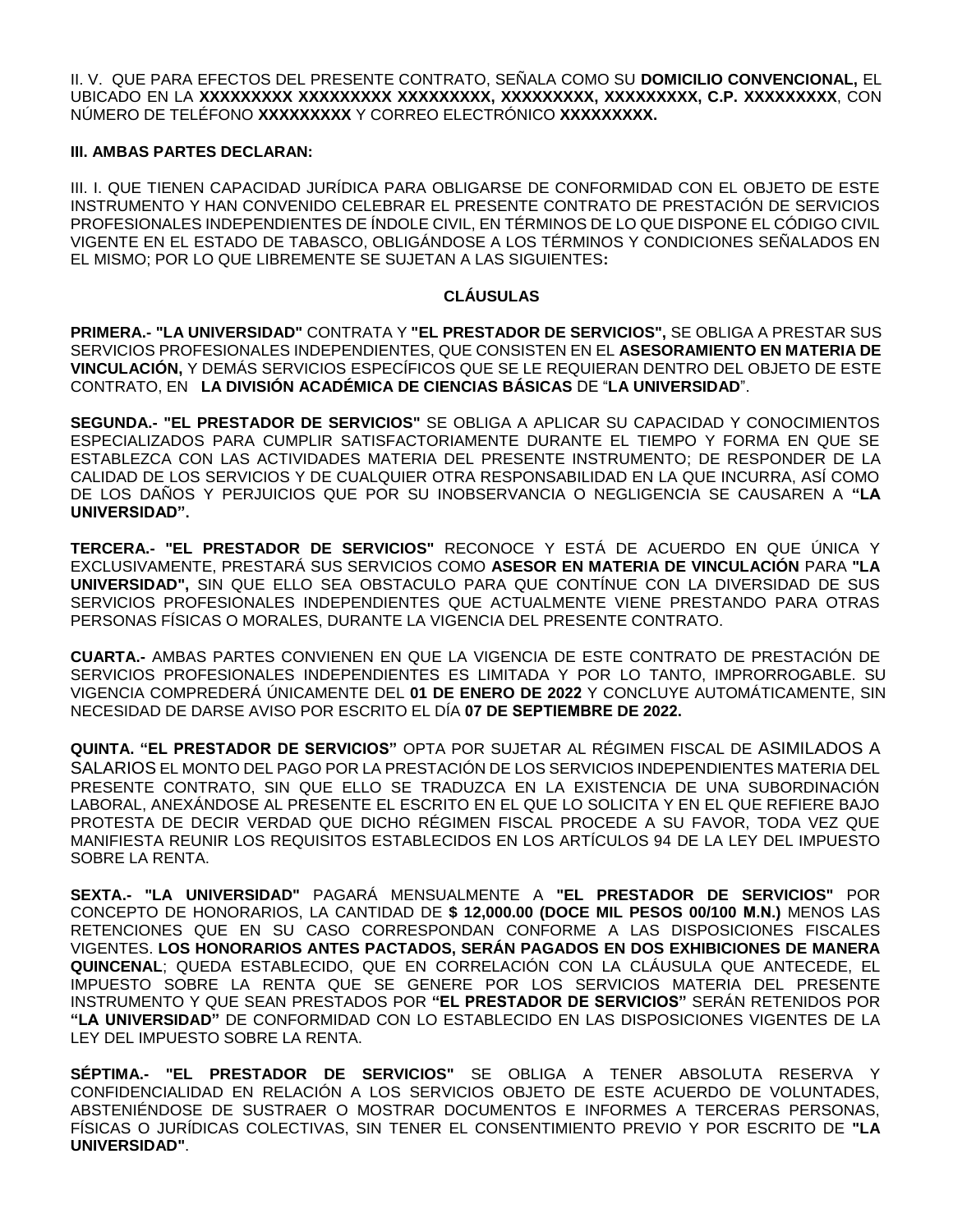**OCTAVA.-** CUANDO **"LA UNIVERSIDAD"** LO CONSIDERE NECESARIO, PODRÁ REQUERIR A **"EL PRESTADOR DE SERVICIOS"**, PARA QUE ÉSTE RINDA UN INFORME POR ESCRITO, RESPECTO DEL DESARROLLO, SERVICIOS Y AVANCES QUE TENGAN LOS SERVICIOS MATERIA DEL PRESENTE INSTRUMENTO JURÍDICO.

**NOVENA.- "LA UNIVERSIDAD"** PODRÁ DAR POR TERMINADO ANTICIPADAMENTE EL PRESENTE CONTRATO, SIN NECESIDAD DE OCURRIR ANTE LOS TRIBUNALES COMPETENTES O DE QUE EXISTA RESOLUCIÓN DE UNA AUTORIDAD JUDICIAL O ADMINISTRATIVA, SIMPLEMENTE CON EL SÓLO REQUISITO DE COMUNICAR SU DECISIÓN POR ESCRITO A **"EL PRESTADOR DE SERVICIOS",** CON QUINCE (15) DÍAS NATURALES DE ANTICIPACIÓN POR LO MENOS, POR LOS SIGUIENTES MOTIVOS:

- **A.** CUANDO OCURRAN RAZONES DE INTERÉS GENERAL;
- **B.** EN CASO DE QUE YA SE NO REQUIERAN LOS SERVICIOS PROFESIONALES INDEPENDIENTES OBJETO DE ESTE CONTRATO;
- **C.** POR FALTA DE DISPONIBILIDAD EN LA CUENTA PRESUPUESTARIA, DE **LA DIVISIÓN ACADÉMICA DE CIENCIAS BÁSICAS**, DE "LA UNIVERSIDAD"; Y
- **D.** MEDIANTE EL AVISO POR ESCRITO DE TERMINACIÓN DEL CONTRATO, QUE OTORGUE **"LA UNIVERSIDAD"** POR CONDUCTO DEL TITULAR DEL ÁREA RESPONSABLE, DE **LA DIVISIÓN ACADÉMICA DE CIENCIAS BÁSICAS,** A "**EL PRESTADOR DE SERVICIOS".**

ASIMISMO, PODRÁ DARSE POR TERMINADO ANTICIPADAMENTE EL PRESENTE CONTRATO, CUANDO **"EL PRESTADOR DE SERVICIOS"** MANIFIESTE POR ESCRITO, CON TREINTA (30) DÍAS NATURALES DE ANTICIPACIÓN, SU VOLUNTAD DE NO CONTINUAR PRESTANDO LOS SERVICIOS OBJETO DE ESTE ACUERDO DE VOLUNTADES, PETICIÓN QUE DEBERÁ DIRIGIRLA AL TITULAR DE **LA DIVISIÓN ACADÉMICA DE CIENCIAS BÁSICAS,** ASÍ COMO DEL SECRETARIO DE SERVICIOS ADMINISTRATIVOS, AMBOS DE "**LA UNIVERSIDAD**".

**DÉCIMA.- "LA UNIVERSIDAD"** PODRÁ RESCINDIR EL PRESENTE CONTRATO, SIN NECESIDAD DE OCURRIR ANTE LOS TRIBUNALES COMPETENTES O DE QUE EXISTA RESOLUCIÓN DE UNA AUTORIDAD JUDICIAL O ADMINISTRATIVA, SIMPLEMENTE CON EL SÓLO REQUISITO DE COMUNICAR SU DECISIÓN POR ESCRITO A **"EL PRESTADOR DE SERVICIOS",** CON QUINCE (15) DÍAS NATURALES DE ANTELACIÓN; POR LOS SIGUIENTES MOTIVOS:

- **A.** QUE **"EL PRESTADOR DE SERVICIOS"** NO EFECTÚE O EJECUTE LOS SERVICIOS OBJETO DE ESTE CONTRATO EN LA FORMA, TIEMPO Y TÉRMINOS CONVENIDOS EN EL PRESENTE INSTRUMENTO;
- **B.** POR NO OBSERVAR LA CONFIDENCIALIDAD O DISCRECIÓN DEBIDA, RESPECTO DE LA INFORMACIÓN A LA QUE TENGA ACCESO COMO CONSECUENCIA DE LA PRESTACIÓN DE LOS SERVICIOS;
- **C.** EN GENERAL POR CUALQUIER CAUSA IMPUTABLE A **"EL PRESTADOR DE SERVICIOS"** QUE IMPLIQUE EL INCUMPLIMIENTO TOTAL O PARCIAL, DE CUALQUIER CLÁUSULA CONTENIDA EN ESTE INSTRUMENTO.

**DÉCIMA PRIMERA.-** CON FUNDAMENTO EN LOS ARTÍCULOS 101, 102 Y 103 DE LA LEY FEDERAL DEL DERECHO DE AUTOR Y EN RELACIÓN AL CONTRATO DE PRESTACIÓN DE SERVICIOS PROFESIONALES INDEPENDIENTES, SUSCRITO CON LA UNIVERSIDAD JUÁREZ AUTÓNOMA DE TABASCO Y EN VIRTUD DE QUE LOS SERVICIOS PROFESIONALES INDEPENDIENTES PRESTADOS A FAVOR DE **"LA UNIVERSIDAD"** SON ESPECÍFICAMENTE LOS DE **ASESORÍA EN MATERIA DE VINCULACIÓN "EL PRESTADOR DE SERVICIOS"** CEDE A FAVOR DE **"LA UNIVERSIDAD"** TODOS LOS DERECHOS DE TIPO PATRIMONIAL DERIVADOS DE LOS SERVICIOS QUE PRESTA PARA ÉSTA.

LA CESIÓN A QUE SE REFIERE EL PÁRRAFO INMEDIATO ANTERIOR, SERÁ POR UN PLAZO DE 15 AÑOS, EL CUAL SERÁ RENOVADO AUTOMÁTICAMENTE POR PLAZOS IGUALES EN CASO DE NO COMUNICAR POR ESCRITO SU TERMINACIÓN.

ASIMISMO, **"EL PRESTADOR DE SERVICIOS"** EXIME DE TODA RESPONSABILIDAD A **"LA UNIVERSIDAD"** DE CUALQUIER DEMANDA O RECLAMACIÓN QUE LLEGARA A FORMULAR ALGUNA PERSONA FÍSICA O MORAL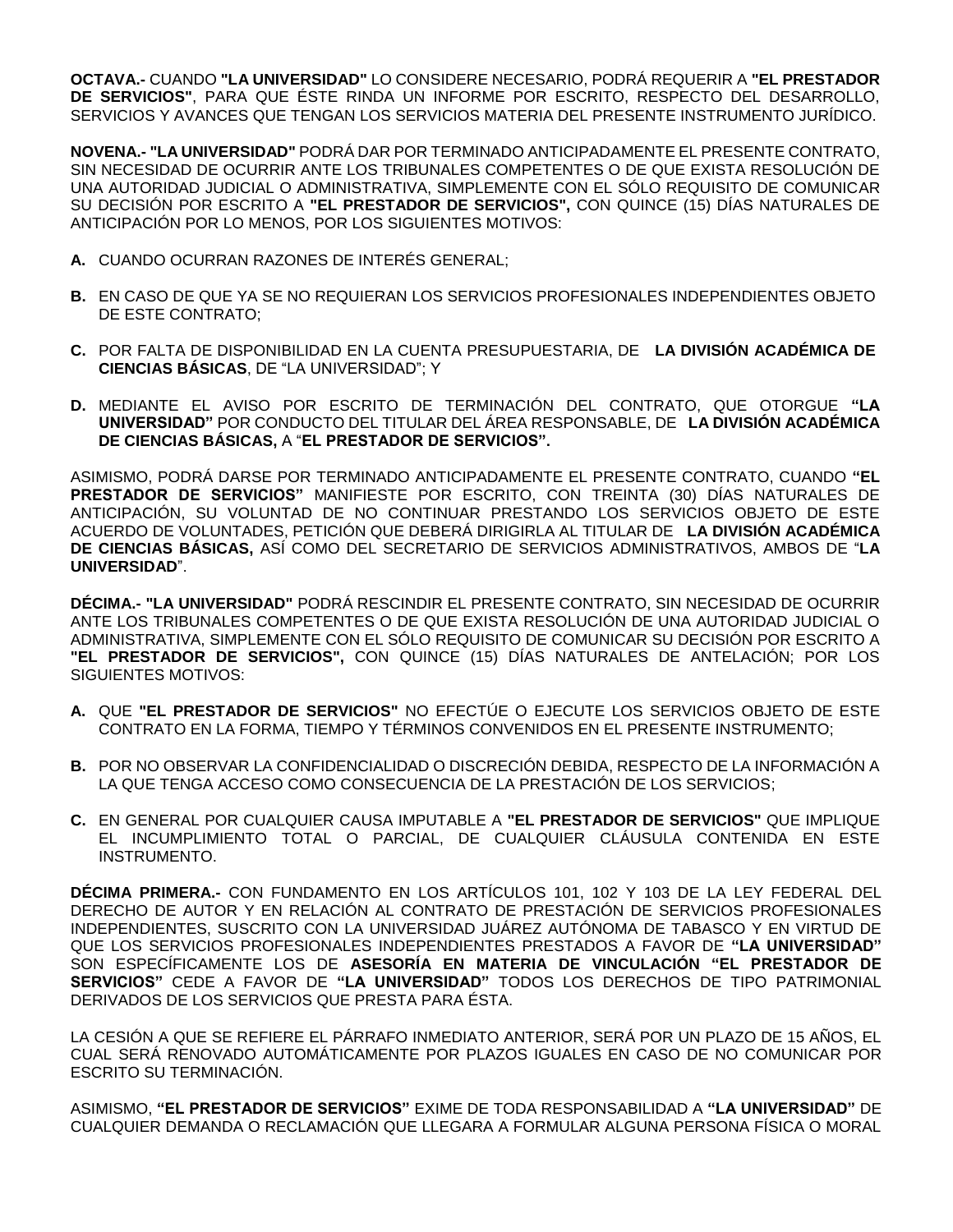QUE SE CONSIDERE CON DERECHO SOBRE LA OBRA, MOTIVO DE LOS SERVICIOS PRESTADOS PARA ÉSTA, ASUMIENDO TODAS LAS CONSECUENCIAS LEGALES Y ECONÓMICAS.

**"LA UNIVERSIDAD"** SE OBLIGA EN TODO MOMENTO Y EN LA MANERA DE LO POSIBLE, A OTORGAR A **"EL PRESTADOR DE SERVICIOS"**, EL CRÉDITO DE AUTOR QUE CORRESPONDA, EN LOS TÉRMINOS DE LAS LEYES APLICABLES EN LA MATERIA.

**DÉCIMA SEGUNDA**.- **"EL PRESTADOR DE SERVICIOS"** RECONOCE QUE TODOS LOS ARTÍCULOS, ESTUDIOS, ESCRITOS, FORMATOS, EXPEDIENTES, DOCUMENTOS, LIBROS, MOBILIARIO, INFORMACIÓN VERBAL, ETC., QUE PREVIA AUTORIZACIÓN EXPRESA DE **"LA UNIVERSIDAD"** SE LE PROPORCIONEN CON MOTIVO DE LOS SERVICIOS QUE PRESTA PARA ÉSTA, ASÍ COMO LOS QUE PROPIAMENTE **"EL PRESTADOR DE SERVICIOS"** PREPARE O FORMULE CON RELACIÓN A SUS SERVICIOS, SON PROPIEDAD EXCLUSIVA DE **"LA UNIVERSIDAD",** EN TODO TIEMPO Y SE OBLIGA A CONSERVARLOS EN BUEN ESTADO, A NO SUSTRAERLOS DEL LUGAR DONDE PRESTA LOS SERVICIOS, SALVO POR NECESIDADES DEL SERVICIO Y CON AUTORIZACIÓN EXPRESA Y POR ESCRITO DE **"LA UNIVERSIDAD"**, EN EL MOMENTO EN QUE ASÍ SE REQUIERA, POR LO QUE EN CASO CONTRARIO, SE LE RESPONSABILIZARÁ DE CUALQUIER PÉRDIDA O FALTANTE.

**DÉCIMA TERCERA.- "EL PRESTADOR DE SERVICIOS"** SE OBLIGA A NO DIVULGAR NINGUNO DE LOS ASPECTOS DE LOS SERVICIOS QUE PRESTA PARA **"LA UNIVERSIDAD"**, NI PROPORCIONARÁ A TERCERA PERSONA, VERBALMENTE O POR ESCRITO, DIRECTA O INDIRECTAMENTE, INFORMACIÓN ALGUNA SOBRE LOS SISTEMAS Y ACTIVIDADES DE CUALQUIER CLASE QUE OBSERVE O CONOZCA DE, O SOBRE **"LA UNIVERSIDAD"** EN EL DESARROLLO DE LOS SERVICIOS, Y NO MOSTRARÁ A TERCEROS LOS DOCUMENTOS, EXPEDIENTES, ESCRITOS, ARTÍCULOS, CONTRATOS, BITÁCORA, ESTADOS DE CUENTA Y DEMÁS MATERIALES E INFORMACIÓN QUE LE PROPORCIONE **"LA UNIVERSIDAD"** O QUE PREPARE O FORMULE CON RELACIÓN A SUS SERVICIOS**.**

**DÉCIMA CUARTA.- "EL PRESTADOR DE SERVICIOS",** SE OBLIGA, AÚN DESPUÉS DE HABER TERMINADO SUS SERVICIOS, E INCLUSO EN EL CASO DE HABER SIDO RESCINDIDO EL PRESENTE CONTRATO, A NO DIVULGAR NI A SERVIRSE PERSONALMENTE O A TRAVÉS DE TERCEROS DE INFORMACIÓN PERTENECIENTE A **"LA UNIVERSIDAD"** QUE FUERE DE SU CONOCIMIENTO, CON MOTIVO DE LOS SERVICIOS QUE PRESTA PARA ÉSTA; A GUARDAR ESCRUPULOSAMENTE LOS SECRETOS TÉCNICOS Y DE FABRICACIÓN DE PROGRAMAS, EN CUYA ELABORACIÓN CONCURRA DIRECTA O INDIRECTAMENTE O DE LOS CUALES TENGA CONOCIMIENTO POR RAZÓN DE LOS SERVICIOS QUE REALIZA, ASÍ COMO A NO PROPORCIONAR A TERCEROS, LA INFORMACIÓN Y DOCUMENTOS SEÑALADOS EN LA CLÁUSULA QUE ANTECEDE. EN CASO CONTRARIO, **"EL PRESTADOR DE SERVICIOS"** QUEDARÁ SUJETO A LA RESPONSABILIDAD CIVIL POR DAÑOS Y PERJUICIOS QUE CAUSARE A **"LA UNIVERSIDAD"**, ASÍ COMO A LAS SANCIONES DE CARÁCTER PENAL A QUE SE HICIERE ACREEDOR.

**DÉCIMA QUINTA.-** EN CASO DE SURGIR ERRORES O DEFECTOS, O LA NECESIDAD DE CORREGIR, MODIFICAR O REALIZAR REPOSICIONES EN EL OBJETO DEL PRESENTE CONTRATO, **"EL PRESTADOR DE SERVICIOS",** SE OBLIGA AÚN DESPUÉS DE HABER TERMINADO LA VIGENCIA DEL PRESENTE INSTRUMENTO, A EFECTUAR LOS SERVICIOS NECESARIOS HASTA LA TOTAL TERMINACIÓN DE LOS SERVICIOS PROGRAMADOS CON LAS ESPECIFICACIONES REQUERIDAS POR **"LA UNIVERSIDAD".**

**DÉCIMA SEXTA.-** LAS PARTES PODRÁN, EN EL MOMENTO QUE LO DESEEN, MODIFICAR POR ESCRITO, LOS TÉRMINOS Y CONDICIONES ESTABLECIDOS EN EL PRESENTE INSTRUMENTO O PREVIO CONSENTIMIENTO DE LOS CONTRATANTES, DEBIÉNDOSE AGREGAR A ESTE CONTRATO, COMO PARTE INTEGRANTE DEL MISMO.

**DÉCIMA SÉPTIMA.-** LAS PARTES QUE INTERVIENEN EN LA CELEBRACIÓN DEL PRESENTE CONTRATO, MANIFIESTAN QUE EN EL MISMO NO EXISTE DOLO, LESIÓN, MALA FE, ERROR, NI VICIO ALGUNO EN EL CONSENTIMIENTO QUE PUEDA INVALIDARLO; POR LO TANTO, RENUNCIAN A CUALQUIER ACCIÓN QUE SEA DERIVADA DE LO ANTERIOR.

**DÉCIMA OCTAVA.-** LOS CONTRATANTES CONVIENEN EN SOMETERSE PARA TODO LO NO ESTIPULADO EN ESTE CONTRATO, A LO DISPUESTO EN EL CÓDIGO CIVIL VIGENTE EN EL ESTADO DE TABASCO.

**DÉCIMA NOVENA.-** CON EXCEPCIÓN DE LAS OBLIGACIONES DERIVADAS DE ESTE ACUERDO DE VOLUNTADES, **"LA UNIVERSIDAD"** NO ADQUIERE NI RECONOCE OBLIGACIÓN ALGUNA DE CARÁCTER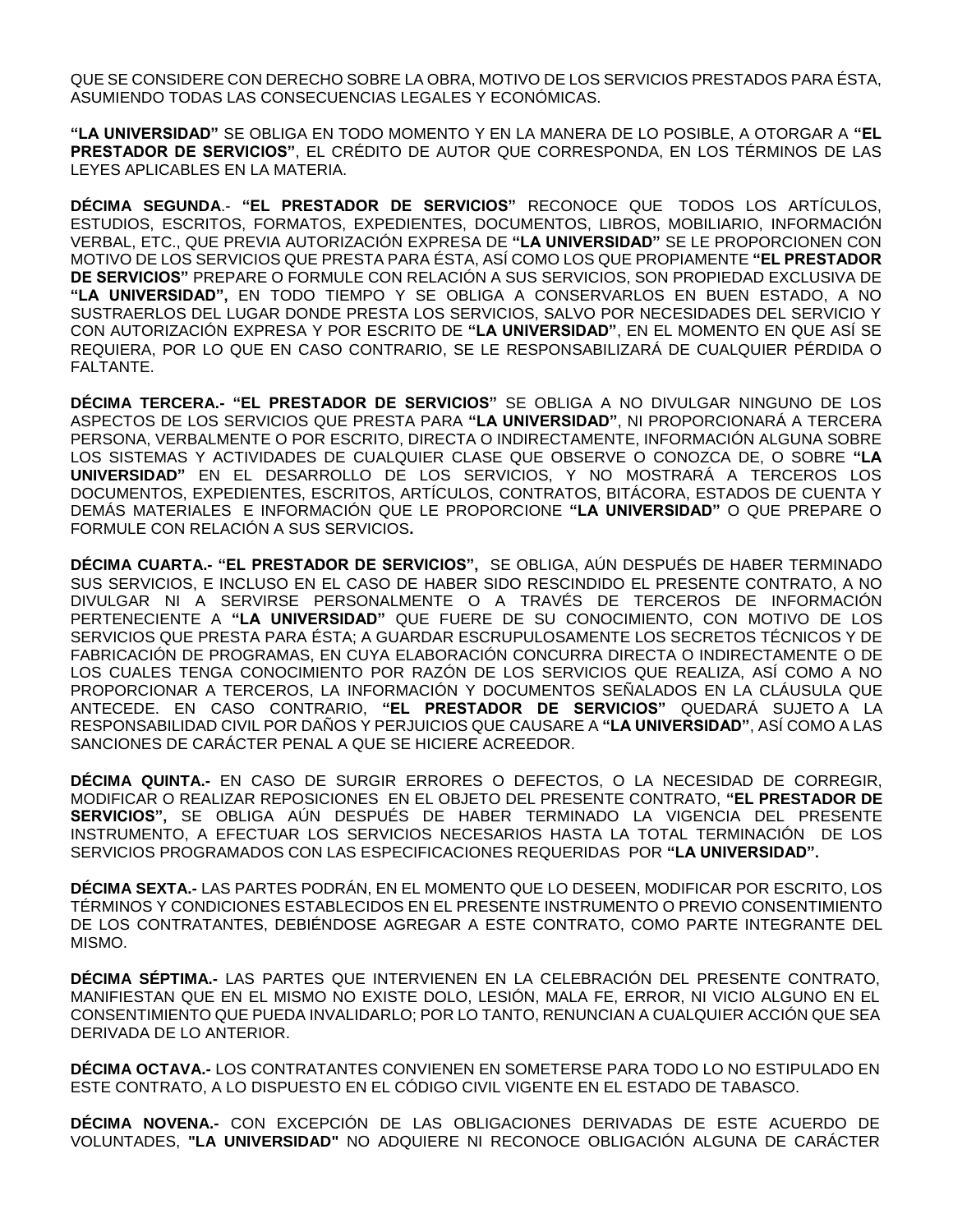LABORAL A FAVOR DE "**EL PRESTADOR DE SERVICIOS",** EN VIRTUD DE NO SER APLICABLES A LA RELACIÓN CONTRACTUAL DE CARÁCTER CIVIL QUE CONSTA EN ESTE INSTRUMENTO, LOS ARTÍCULOS 1, 8, 10 Y 20 DE LA LEY FEDERAL DEL TRABAJO VIGENTE. EN ESE TENOR, PARA LOS EFECTOS DE LA LEY ANTES CITADA Y DE LA LEY DEL INSTITUTO MEXICANO DEL SEGURO SOCIAL **"EL PRESTADOR DE SERVICIOS"** NO ES NI SERÁ CONSIDERADO COMO TRABAJADOR DE **"LA UNIVERSIDAD"**.

**VIGÉSIMA.-** EL PRESENTE CONTRATO CONSTITUYE EL ACUERDO ÍNTEGRO ENTRE LAS PARTES EN RELACIÓN CON SU OBJETO Y DEJA SIN EFECTO CUALQUIER OTRA NEGOCIACIÓN, OBLIGACIÓN O COMUNICACIÓN ENTRE ÉSTAS, YA SEA VERBAL O ESCRITA, EFECTUADA CON ANTERIORIDAD A LA FECHA EN QUE SE FIRME EL MISMO.

**VIGÉSIMA PRIMERA.-** PARA TODO LO RELATIVO A LA INTERPRETACIÓN Y CUMPLIMIENTO DEL PRESENTE CONTRATO DE PRESTACIÓN DE SERVICIOS PROFESIONALES INDEPENDIENTES, LAS PARTES SE SOMETEN A LA JURISDICCIÓN DE LOS H. TRIBUNALES COMPETENTES DE LA CIUDAD DE VILLAHERMOSA, CAPITAL DEL ESTADO DE TABASCO, RENUNCIANDO **"EL PRESTADOR DE SERVICIOS"** A CUALQUIER OTRO FUERO QUE POR RAZÓN DE SU DOMICILIO, PRESENTE O FUTURO, PUDIERA CORRESPONDERLE. persona física

LEÍDO LO QUE FUE EL PRESENTE ACUERDO DE VOLUNTADES Y ENTERADAS LAS PARTES DE S<sup>artículo</sup> 124 CONTENIDO, ALCANCES Y FUERZA LEGAL, LO FIRMAN DE CONFORMIDAD Y POR DUPLICADO, E<sup>NE IA LEY OR</sup> PRESENCIA DE LOS TESTIGOS EL **DR. GERARDO DELGADILLO PIÑÓN** Y EL **MTRO. HUGO DEL ÁNGE<sup>LTARSPATERCIA**</sup> **DELGADO**, EN LA CIUDAD DE VILLAHERMOSA, CAPITAL DEL ESTADO DE TABASCO, **A LOS 06 DÍAS DE** Información **MES DE ENERO DE 2022.** Pública

**POR LA UNIVERSIDAD EL PRESTADOR DE SERVICIOS**

 $\overline{d}$ 

124

de

de

Estado

Tabasco.

**MTRO. JORGE MEMBREÑO JUÁREZ SECRETARIO DE SERVICIOS ADMINISTRATIVOS**

**C. ADIB ABIU SILAHUA PAVON R.F.C. XXXXXXXXX**

**TESTIGOS**

**DR. GERARDO DELGADILLO PIÑÓN DIRECTOR DE LA DIVISIÓN ACADÉMICA DE CIENCIAS BÁSICAS**

**MTRO. HUGO DEL ÁNGEL DELGADO COORDINADOR ADMINISTRATIVO**